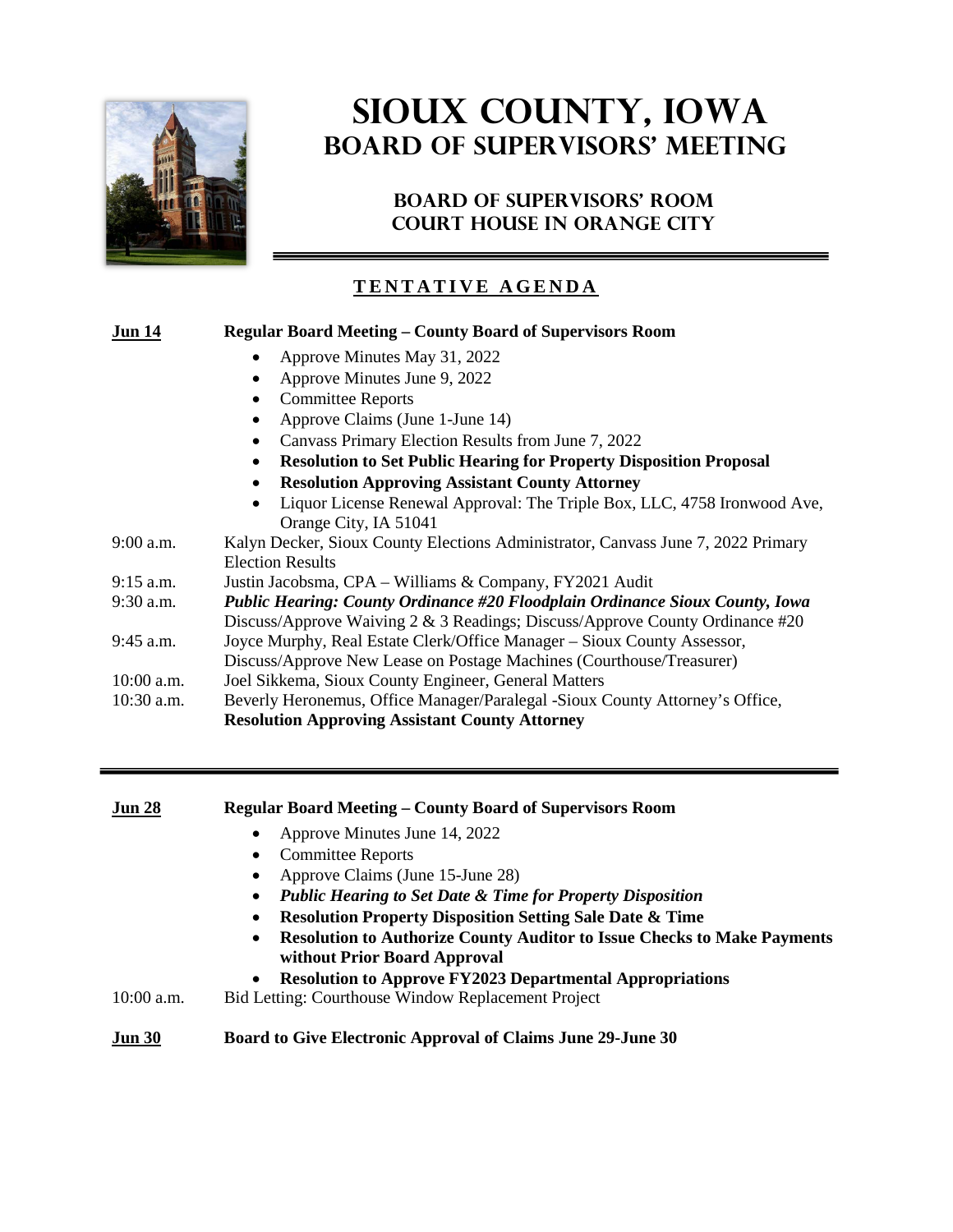# **JULY 4 COUNTY OFFICES CLOSED FOR INDEPENDENCE DAY**

| <u>Jul 12</u> | <b>Regular Board Meeting - County Board of Supervisors Room</b>              |
|---------------|------------------------------------------------------------------------------|
|               | Approve Minutes June 28, 2022<br>٠                                           |
|               | <b>Committee Reports</b><br>$\bullet$                                        |
|               | Approve Claims (Jul 1-July 12)<br>٠                                          |
|               | <b>IT Capital Improvement Fund Transfer Resolution</b><br>٠                  |
|               | <b>Public Safety Debt Service Transfer to UR Bond Debt Service Fund</b><br>٠ |
|               | <b>Resolution</b>                                                            |
| <u>Jul 26</u> | <b>Regular Board Meeting – County Board of Supervisors Room</b>              |
|               | Approve Minutes July 12, 2022                                                |
|               | <b>Committee Reports</b><br>٠                                                |
|               | Approve Claims (July 13-July 26)<br>٠                                        |
| <u>Aug 9</u>  | <b>Regular Board Meeting – County Board of Supervisors Room</b>              |
|               | Approve Minutes July 26, 2022                                                |
|               | <b>Committee Reports</b><br>٠                                                |
|               | Approve Claims (July 27-August 9)<br>٠                                       |
| <u>Aug 23</u> | <b>Regular Board Meeting – County Board of Supervisors Room</b>              |
|               | Approve Minutes August 9, 2022                                               |
|               | <b>Committee Reports</b><br>$\bullet$                                        |
|               | Approve Claims (August 10-August 23)                                         |
| $9:00$ a.m.   | Public Auction to Dispose of County Property                                 |
| Sep 6         | Regular Board Meeting - County Board of Supervisors Room                     |
|               | Approve Minutes August 23, 2022                                              |
|               | <b>Committee Reports</b>                                                     |
|               | Approve Claims (August 24-September 6)<br>٠                                  |
| <u>Sep 20</u> | <b>Regular Board Meeting - County Board of Supervisors Room</b>              |
|               | Approve Minutes September 6, 2022                                            |
|               | <b>Committee Reports</b>                                                     |
|               | Approve Claims (September 7-September 20)                                    |
| <b>Sep 27</b> | <b>Regular Board Meeting – County Board of Supervisors Room</b>              |
|               | Approve Minutes September 20, 2022                                           |
|               | <b>Committee Reports</b>                                                     |
|               | Approve Claims (September 21-September 27)<br>٠                              |
| <u>Oct 11</u> | <b>Regular Board Meeting - County Board of Supervisors Room</b>              |
|               | Approve Minutes September 27, 2022                                           |
|               | <b>Committee Reports</b><br>٠                                                |
|               | Approve Claims (September 28-October 11)<br>٠                                |